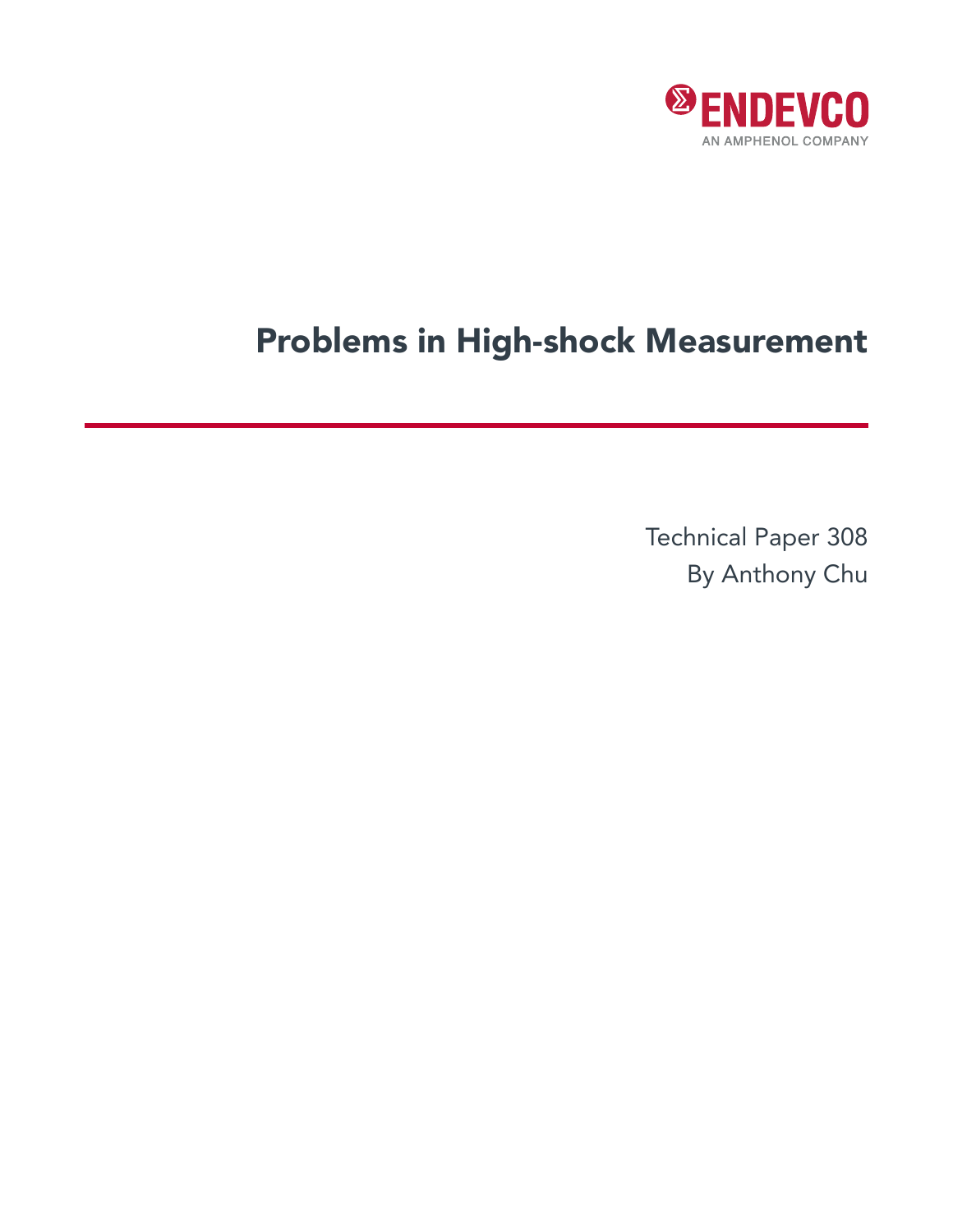

Engineers and scientists for years have struggled trying to improve the quality of high-g shock measurement. The biggest challenge has always been to pinpoint the source(s) of the problem. This paper discusses a major source of errors — the shock accelerometer, and suggests a practical solution.

The input spectrum of high-g shock, be it mechanical or pyrotechnic, has always been underestimated by practitioners in the measurement industry, leading to improper test equipment selections. Furthermore, most transducer manufacturers have very limited experience in high-g shock test, and it is reflected in the design approaches of many so called "shock" accelerometers. This author suggests that, in close-range (near-field) high-g shock measurement, the accelerometer must be protected from all ultra high frequency input energy in order to avoid sensor resonance, which is the root cause of many problems in high-g shock measurement. This paper also outlines the ingredients of a true shock accelerometer.

With all the advances in digital data acquisition equipment and signal processing techniques, the acceleration transducer (accelerometer) is still the weakest link in a pyroshock measurement chain. Current design approaches in accelerometers, such as electronic filtering and high resonance, can not always guarantee the experimenters with repeatable performance and believable results.

The core of the problem has been identified to be the sensing element of the transducer. All sensing mechanisms are vulnerable to high-g excitation at frequencies far above our point of interest. These high frequency, high-g transients, although "invisible" to many recording systems, are present in all closerange pyrotechnic and metal-to-metal impact testings, methods that are commonly used in many shock qualification requirements.

The advantage of using a mechanical filter as an isolator is discussed. Isolating the sensing element (piezoelectric or piezoresistive) from high frequency transient attacks appears to be one of the most effective design improvements in shock accelerometer. A design with built in mechanical filter has allowed test engineers to record pyroshock time history without zeroshift, a common linearity error of the sensor in high g-shock measurement. This piezoelectric accelerometer features both an input mechanical filter and an electronic low-pass filter for sensor isolation and maximum bandwidth. Calibration data indicate flat frequency response to 10kHz with 24 dB per octave rolloff thereafter. Survivability of accelerometers in high-g environments has also greatly improved due to shock isolation provided by these filters.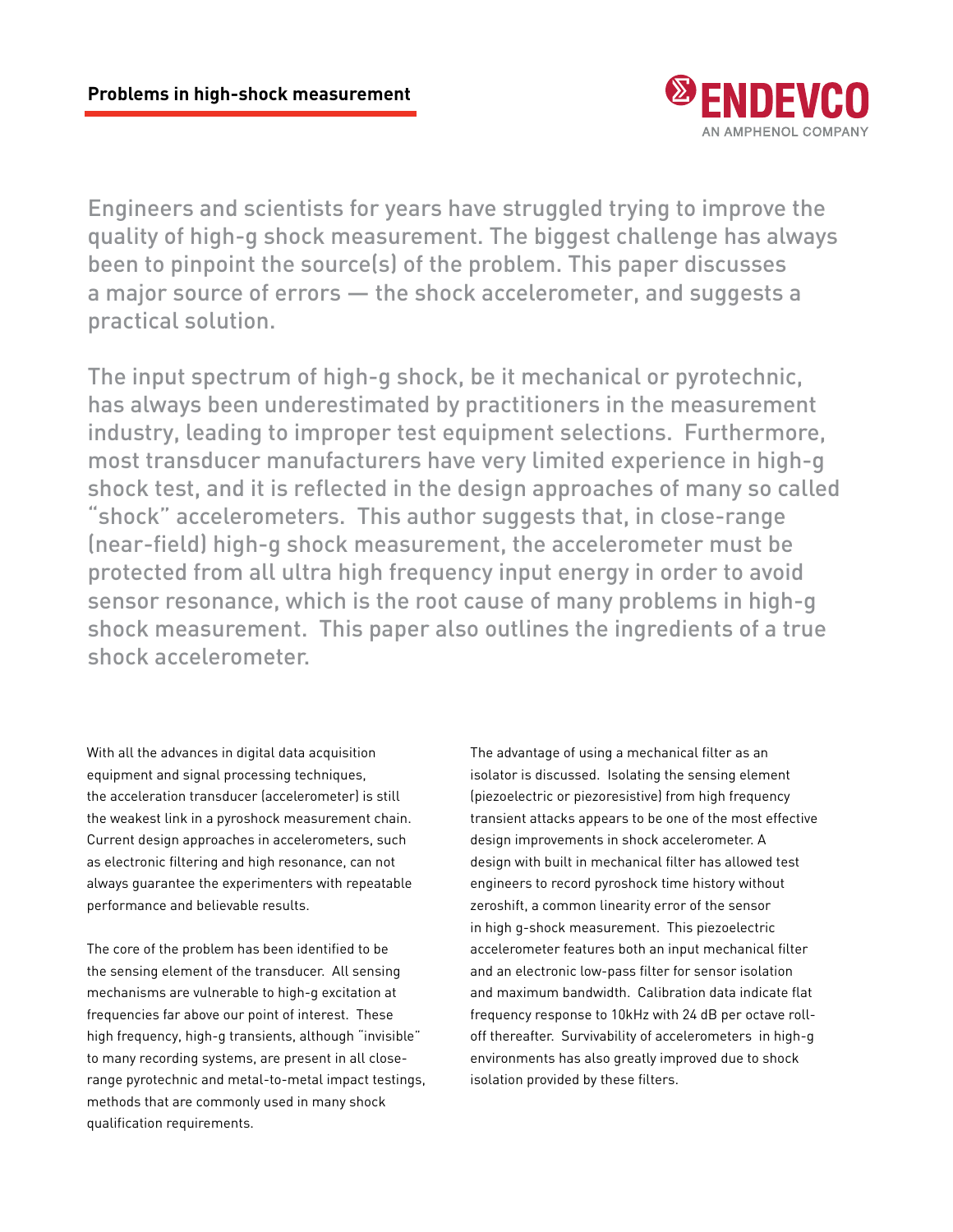## **Problems associated with high frequency energy**

All undamped, spring-mass type accelerometers have a finite seismic resonance. When the resonance of such device is excited, integrity of the output signals is suspected. To ensure linear response and minimize error, spectrum of the acceleration input must stay within the transducer's recommended bandwidth. As a general rule-of-thumb, the maximum usable bandwidth for an undamped accelerometer is to be less than one fifth of the transducer resonance. This rule is generally well observed in the vibration-test community.

Unfortunately, the term maximum usable bandwidth is often mistaken for the available bandwidth of a Shock Response Spectrum by many test engineers. Since most Shock Response Spectra stop at 10kHz or 20 kHz, accelerometers with resonance in the neighborhood of 100 kHz are considered adequate for high g-shock applications, ignoring the fact that there is much energy beyond 20 kHz. The problem is further complicated by the issue of damage potential of high frequency. It is a well established fact that shock energy above 10 kHz seldom causes any damage to the test article, and it is routinely overlooked in most data analysis. These high frequency components, although posing no danger to the article, seriously affect the linear operation of any spring-mass type accelerometer.

It has been demonstrated that the input spectrum of most high-g shock measurements contains frequency components way above 100 kHz, [7], well beyond the capability of most recording devices. These high frequency components are often unnoticeable until something occurs during data acquisition; eg. aliasing of a digital recorder. The most commonly used wideband analogue tape recorder can only capture time history up to 80 kHz (running at 120 inch/second), out-of band information is therefore naturally attenuated and "invisible" on playback.

Recently, a few papers and articles have been published [1] [2] concerning the effect of ultra-high frequency impulses on shock measurements. This out-of -band

transient phenomenon is referred to in the papers as "Pre-Pulse", stress wave that approximates a true impulse.

# Two types of shock simulations are capable of generating near true-impulses

## a) Close-range pyrotechnic shock

In pyrotechnic shock, the process of explosion involves chemical reactions in a substance which convert the explosive material into its gaseous state at very high temperature and pressure. Most explosives, such as Flexible Linear Shaped Charge and pyrotechnic bolts, do not contain as much energy as ordinary fuel, but generate extremely high rate of energy release during the explosion. The response of the structure near the immediate region can actually approach a true impulse due to the instantaneous velocity change at the explosive interface. As a result, measuring at the area surrounding a pyrotechnic explosion has always been a nightmare for engineers and scientists.

Depending on the explosive location and the point of measurement, the amount of high frequency energy reaching the transducer is inversely proportion to the distance between them. In a remote sensing location where the shock wave has to propagate through a long path or many joints of dissimilar materials to reach the transducer, high frequency components can be significantly attenuated.

b) Close-range (near-field) metal-to-metal Impact Most pyroshock simulation devices, such as drop towers and pneumatic hammers, rely on high velocity metal-tometal impact to generate the required shock spectrum. When the point of contact allows very little material deformation (like in all reusable shock machines), the acceleration response of the structure can also approach a true impulse. Again, the input spectrum is highly dependent upon the accelerometer location relative to the point of impact.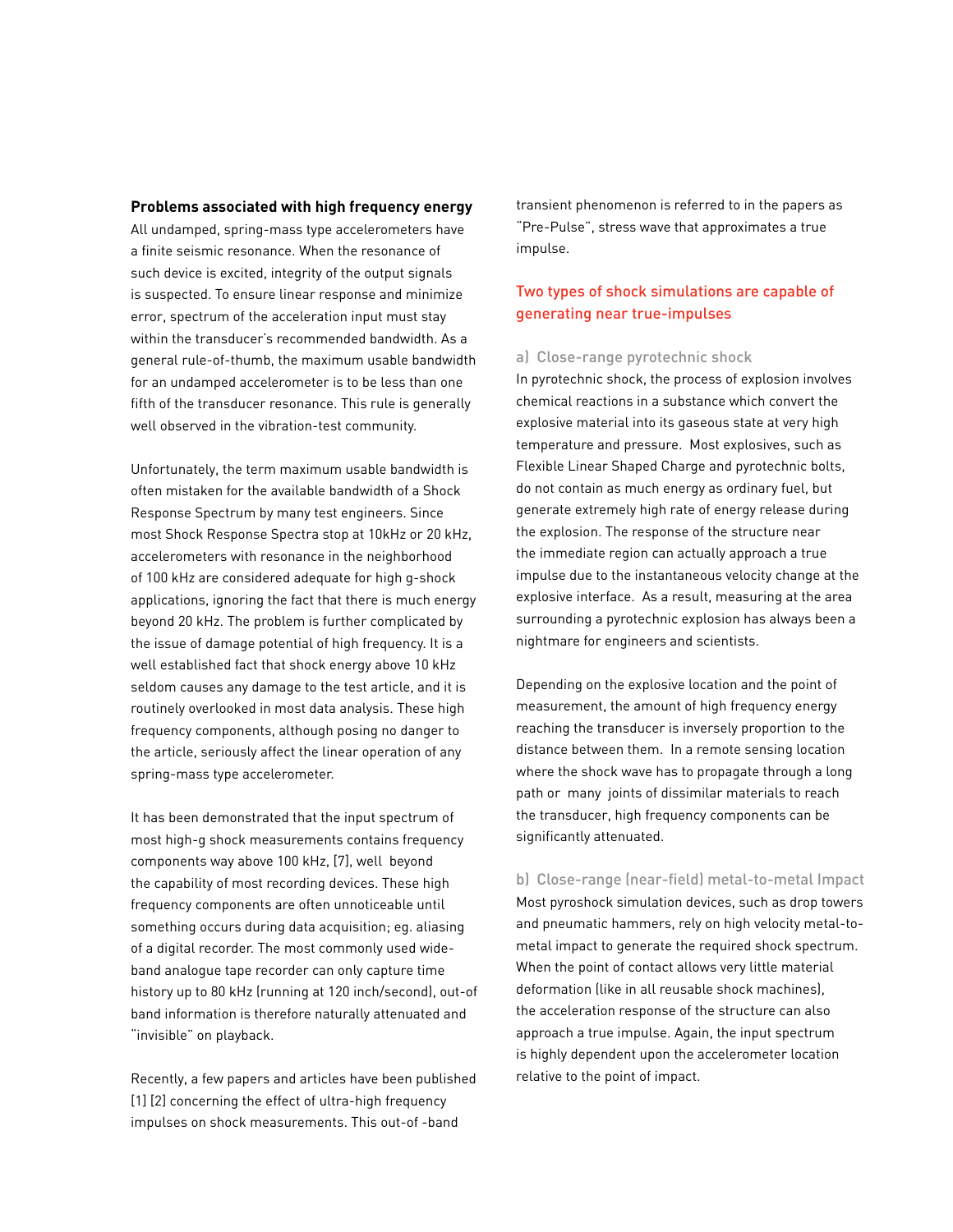## **Effect of near true-impulses on accelerometer**

Although these common methods of shock simulation present a formidable challenge for the entire measurement system — from sensor to data capture; the accelerometer is by far most vulnerable under such conditions. There are two types of widely used shock accelerometers; piezoresistive and piezoelectric devices. Each reacts differently under the attack of near trueimpulses. Three common failure modes are observed:

## a) Sensor Failure

Recent new designs in piezoresistive accelerometer have tremendously improved their usable bandwidth and rigidity. One type of commercially available PR sensor exhibits seismic resonance above 1 MHz [3], leaving quite a margin of safety for the general rule-of-thumb. Under the attack of true impulses, however, the sensor can still be set into resonance (at 1 MHz) due to the nature of the input signals. Since the gage mechanism is practically undamped, displacement of the elements goes out of control at resonance and eventually cause permanent gauge damage. The result of this type of failure is complete loss of data.

Piezoelectric sensors are more robust under the same condition. But they fail in other fashions:

## b) Zeroshift

This subject has been well examined in many technical papers [4] [5] [6]. A piezoresistive accelerometer generally does not exhibit zeroshift until the gauge mechanism has been damaged or is in the process of deterioration. Piezoelectric sensors, on the other hand, account for most of the zeroshift phenomena associated with transducers.

When a piezoelectric element is set into resonance, two things can happen:

1. Relative displacement of the sensing element at its resonance can exceed 100 times of the input. Internal stress at the molecular level is therefore unusaully high. This overstress condition produces spurious charge

outputs due to domain switching, a characteristic common in polycrystalline materials. The result of this type of phenomenon is DC offset in the time history, as shown in Figure1.



2. Crystal elements that have monocrystalline structure do not exhibit domain switching phenomenon, but they produce zeroshift in another fashion. Most monocrystal (such as quartz) shock accelerometers are compression type design, as depicted in Figure 2. In this type of design, the sensor assembly is held together by a preloaded screw. When the transducer is excited into resonance, the amount of relative displacement between the components can actually result in shifting of their original positions. These physical movements of sensor parts cause a sudden change in the preload condition and manifest itself as a hysteresis effect — zeroshift at the output.

3. The crystal material is not overstressed, and no physical shifting of parts occurred, but a huge amount of charge output is generated simply due to sensor resonance. This unexpected amount of electrical signal can saturate, or in many instances, damage the subsequent signal conditioners. The result of this type of malfunction is loss of data or gross DC offset in the time history.

Slight amount of zeroshift in the time history can yield unrealistic velocity and displacement during data

 $\langle$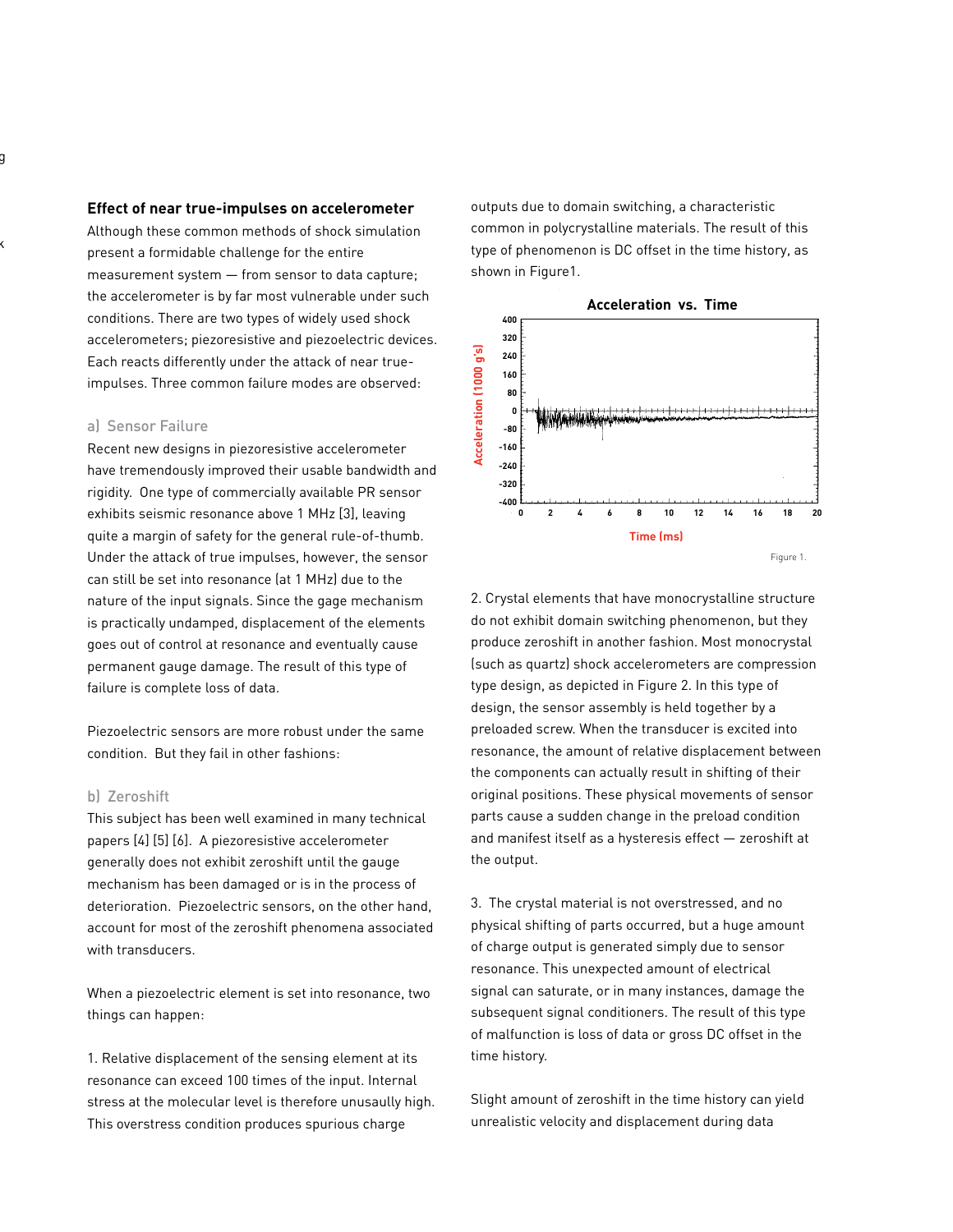

**Compression accelerometer design**

Figure 2.

reduction. The real danger remains that, although data with gross DC offsets are generally discarded, the minor offsets in the acceleration data (mostly unnoticeable by naked eyes) are accepted as good measurements.

## c) Non-linearity

The output of a transducer at resonance is sometime non-linear and not repeatable. The response of a saturated charge converter is also non-linear and not repeatable. The result of this type of malfunction is poor repeatability in SRS, leading to incorrect definition of the shock environment.

# **Solution to the problem — Mechanical filter**

## Mechanical filter

An obvious solution to the accelerometer resonance problem is to isolate the sensor from high frequency inputs. When an appropriate material is placed between the structural mounting surface and the transducer, a mechanical low-pass filter is formed. The filter slope of such an arrangement approaches 12 dB per octave.

In order to make the filter effective, the -3 dB corner must be set at a frequency far below the accelerometer resonance to insure adequate attenuation.

# There are four critical design parameters in a mechanical filter:

1) First, the filter/accelerometer combination must be robust enough to withstand high level shocks. Many "isolators" designed for vibration isolation will simply disintegrate under shock.

2) The Q (amplification) of the mechanical filter must be very low in order to maintain and maximize frequency response linearity. Damping characteristic is a critical consideration in matching the accelerometer to the mechanical filter.

3) The relative displacement between the transducer and the mounting surface must not exceed the linear range of the spring/damper. When the accelerometer "bottoms out", its high frequency isolation characteristic of the filter vanishes, and the protection to the sensor fades.

4) The transfer characteristics of the mechanical filter must be clearly defined. The result has to be repeatable and predictable.

# Existing designs

Although there many shock isolators on the market for machine vibration isolation, they are not designed with linearity in mind, and their applications are quite different. A few international and U.S. private institutions have developed some experimental devices for their own shock measurements, but none are commercially available. These prototypes are made out of exotic materials, such as rosewood and cloth, for their unique damping and stiffness properties. Reliability and repeatability of these external filters are questionable at best. One of the accelerometer manufacturers does offer an external mechanical filter especially tuned for its own brand of transducers, but it is really intended for a general vibration environment.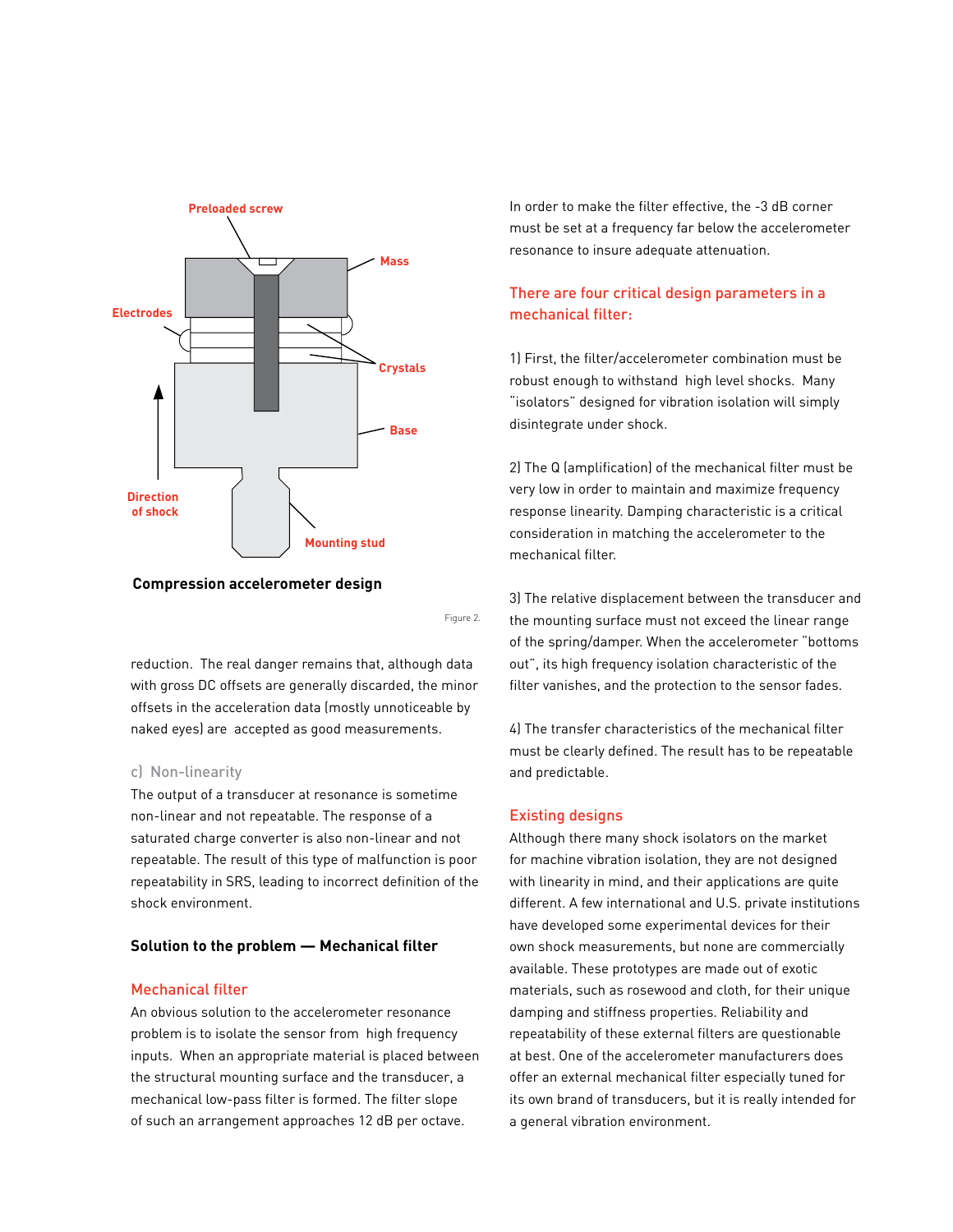One common problem facing external mechanical filters is the resonance of the filter itself. Even with careful selection of spring and damping materials, critical damping is rarely achieved. Any small amount of amplification factor (Q) in an imperfectly damped filter will produce substantial degree of amplitude distortion from a shock input. This distortion manifests itself as ringing (at the filter's corner frequency) superimposed on the accelerometer output signals.

Another problem has to do with accelerometer matching. The corner frequency and the Q of a external filter is highly sensitive to the mass of the attached transducer. Minor deviation on size and weight can result in significantly different response.

Given the physics of the problem discussed above, it seems obvious that if one can first design a shock transducer to incorporate an internal mechanical filter for sensor isolation, and match it with a builtin electronic low-pass filter to remove unwanted residual ringing, many fundamental problems in shock accelerometer design can be solved. A block diagram in Figure 3 depicts this concept.

### Built-in Mechanical Filter

Endevco® has successfully designed and manufactured a shock accelerometer with built-in mechanical filter. This product was introduced in 1990, and the feedbacks and responses have been very positive.

Based on a well-established piezoelectric shock sensor, this accelerometer features a captive mechanical filter arrangement. Compared to the model of an

external filter (Figure 4a), this unique design gives the transducer/filter system the needed , and provides mechanical isolation to the sensor (m) from all sides. (see Figure 4b) High frequency energy, in the sensitive and transverse directions, is filtered by the isolation material, leaving the sensing element with only the pass-band signals. In addition, the transducer's external housing keeps the entire assembly together in case of excessive shock input.

Figure 4a.



External mechanical filter model

Figure 4b.



#### Internal mechanical filter model

The light-weight sensor assembly (m) houses the piezoelectric element and the hybrid microelectronics. The internal electronic filter, a two-pole Butterworth low-pass, provides another 12 dB per octave roll-off after the mechanical filter. The spring/damping (k&c) is meticulously chosen and matched to react with the mass



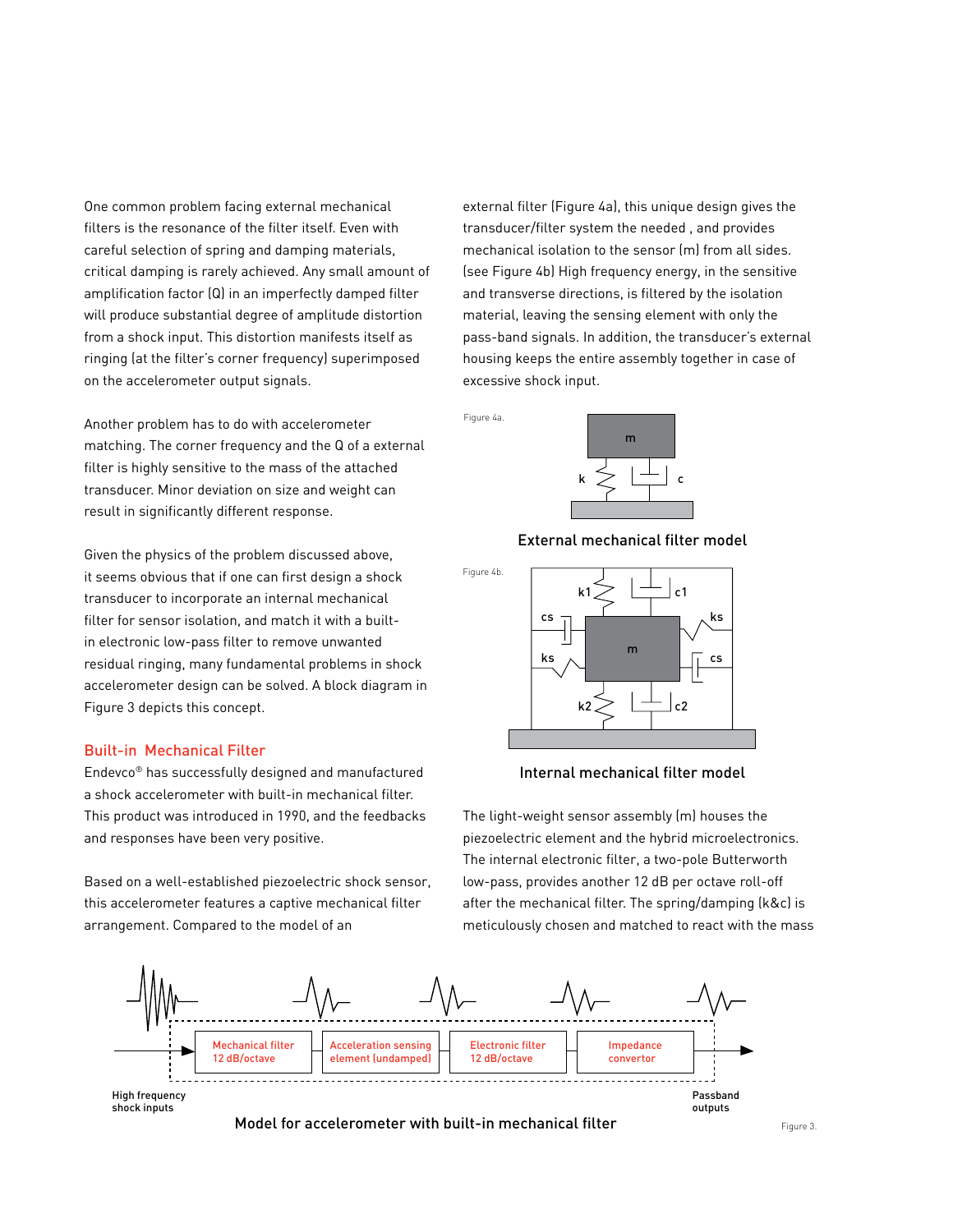of the sensor in a synergistic fashion. This combination yieldes a mechanical filter with a damping coefficient of .20 to .15, and a resonant frequency of 15 kHz in the sensing direction.

To attenuate the ~5 dB rise at 15 kHz, the corner of the 2-pole low-pass filter is purposely set at 10 kHz in order to compensate for this unwanted peak.

The end result is shown in Figure 5 where the solid line represents the combined frequency response of the accelerometer; the single dotted line represents the mechanical filter response, and the double dotted line denotes the electronic filter response. This combination offered a 24 dB per octave roll-off beyond 10 kHz which effectively isolated the piezoelectric element and subsequent electronics from any high frequency transient. Built-in electronics also allowed impedance conversion taking place inside the transducer, a desirable feature for signal transmission.



### Accelerometer performance

Frequency response calibration of a sample accelerometer is shown in Figure 6. The accelerometer has an effective linear amplitude response from 1 Hz to 10 kHz within ±1 dB. Sensitivity of the unit is 0.12 mV/g

which equates to a full scale dynamic range of ±50 000g. Transverse sensitivity up to 50 000 g is less than 5%, and the resonance of the crystal element itself is larger than 130 kHz. The accelerometer weights 5.0 grams and operates from a constant current source.



Figure 6.

One of the major concerns regarding the performance of the transducer has been temperature response. Since the material used for spring/damper is basically a polymer, damping characteristics varied with temperature. An experiment was conducted to determine the effect of temperature on output sensitivity using transient inputs from a Hopkinson bar. The input transient was defined to be about 100 000 g peak halfsine, and the corresponding pulse width was ~70 µS. Repeatability of the pulse shape was quite acceptable, but the shock level had a standard deviation of 5 500 g.

Figure 7 compares the transient responses of the accelerometer at 75°F (24°C) and 45°F (7°C). The peak response at 75°F is measured to be 86 000 g, and 78 100 g at 45°F (7°C) (these are median data selected from samples at approximately the same level). The peak level is considerably less than 100 000 g due to filter attenuation. Taking the variability of input level into account, the indicated peak g at 45°F is 9.2% lower than at room temperature.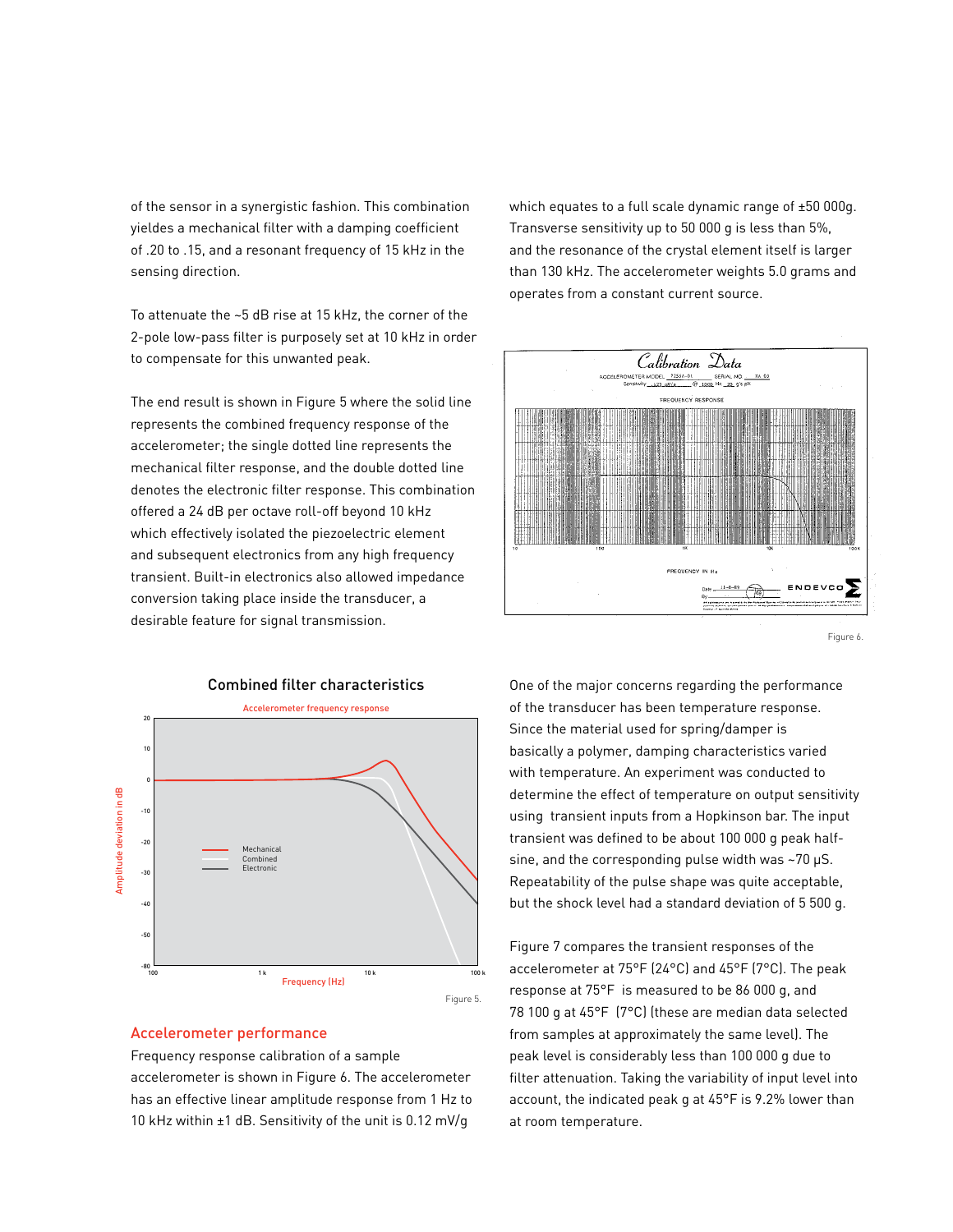



Figure 8 shows the transient responses at 75°F (24°C) and 120°F (49°C). Here the indicated peak g at 120°F (49°C) is 83 000 g, and 79,000 g at 75°F (24°C), a+5.0% increase in amplitude response.



Pushing the physical limit of the damping material, the same test was conducted at 150°F (66°C). Figure 9 shows the transient responses at 75°F (24°C) and 150°F (66°C). At 150°F (66°C), the peak response indicates 100,700 g while the 75°F (24°C) shows 84 000 g, a +19.9% increase in apparent response. Our data seems to indicate that, within ±30°F (±17°C) from ambient temperature 75°F (24°C), the mechanical filter displays a small amount of variation. Above 120°F (49°C), however, some correction factor may be necessary.



## Design limitation

Apart from the temperature constraint mentioned in the preceding section, the accelerometer has another physical limitation. Referring to Figure 4b. The mass (m), in our design, is the sensor of the accelerometer, and the mounting surface becomes the boundary of this second order system.

The mechanical filter in the sensitive directoin are represented in this model by k1, k2, c1 and c2. As long as the force transmitted to the sensor does not cause excessive travel in k1 and k2, the system will operate in a predictable manner. The practical displacement limit (t) is estimated to be <0.75 mm, in which the material still behaves linearly.

The equation which relates dynamic range of the mechanical filter to the maximum linear travel of the spring material is:



t = maximum travel of spring

- $x =$  maximum input acceleration
- $ζ =$  damping factor

#### Transient response at temperature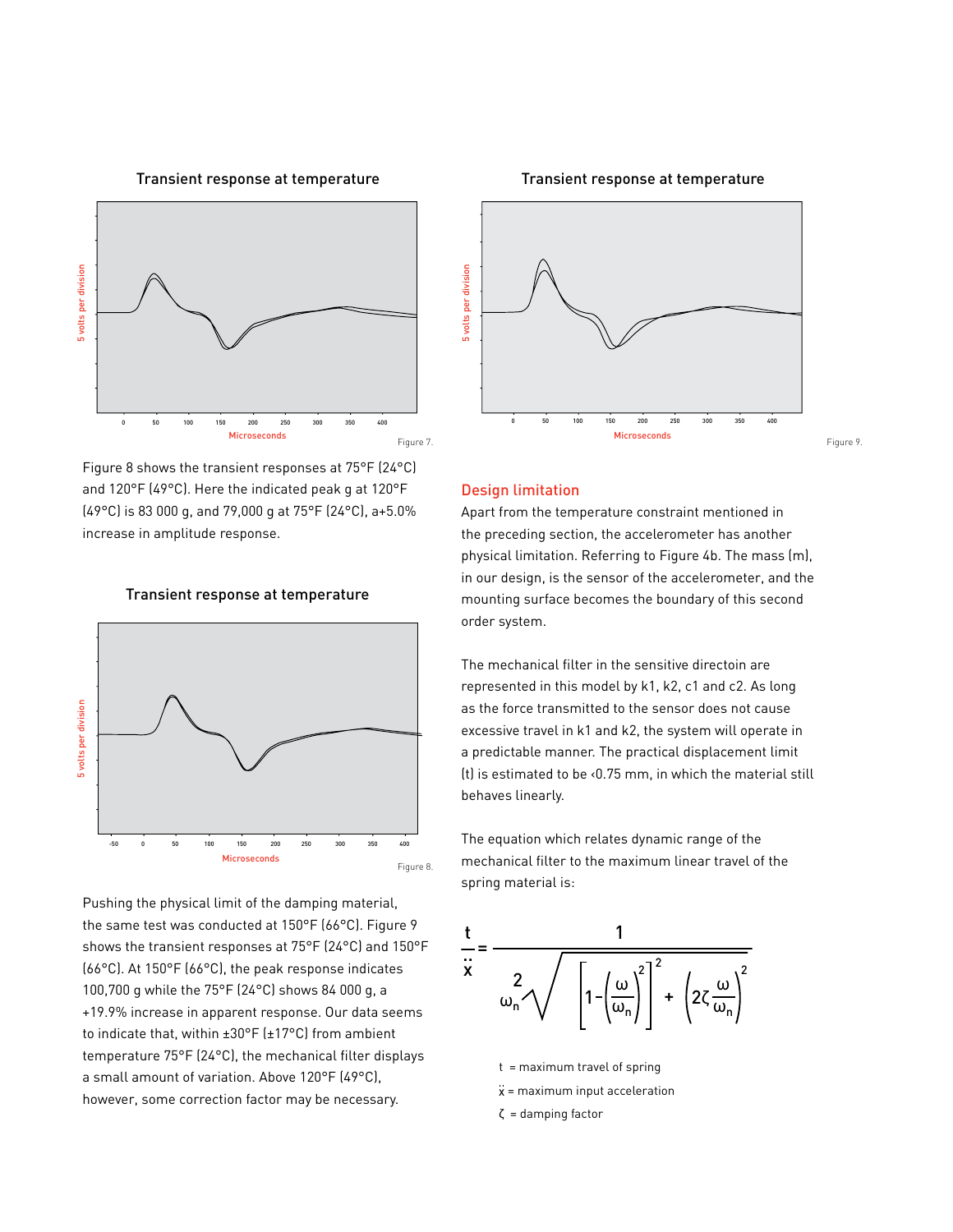A maximum input shock spectrum derived from this equation (based on 0.75 mm spring travel and damping of 0.2) is shown in Figure 10. The weakest spot is understandably at 15 kHz where the filter resonates. The maximum allowable level at that frequency is 276 000 g. Above 276 000 g the mechanical filter starts to lose its effectiveness (eg. bottoms out), and protection to the sensor decreases rapidly.

The spring/damper (ks & cs) in the transverse direction are not designed to behave as a quantifiable mechanical filter in conjuction with (m), they are merely acting as an isolators to energy above 10 kHz. Since the sensing element of the accelerometer does not respond to transverse acceleration (it has a <5% transverse sensitivity), this arrangement apears to be more than adequate in protecting the sensor from shock.



## **Maximum input spectrum, Endevco model 7255A**

#### **References**

1. A. E. Galef, "The Pre-Pulse in Pyroshock Measurement and Analysis", Bulletin, 56th Shock & Vibration Symposium, Part III, 1986.

2. A. E. Galef, "Zero-shifted Accelerometer Outputs", Bulletin, 56th Shock & Vibration Symposium, Part III, 1986.

3. R. D. Sill, "Shock Calibration of Accelerometers at Amplitudes to 100,000g Using Compression Waves", Proceedings, 29th International Instrumentation Symposium, ISA, 1983.

4. R. H. Plumlee, "Zeroshift in Piezoelectric Accelerometers", Sandia Corporation Report, SC-RR-70-755, 1971.

5. Davis, "Investigation of Zero Shift in Piezoelectric Ceramic Accelerometers", Sandia Corporation Report, 71-631.

6. A. S. Chu, "Zeroshift of Piezoelectric Accelerometers in Pyroshock Measurements", Bulletin, 57th Shock & Vibration Symposium, Part I, 1987.

7. W. S. Walton, "Dynamic Response of Armor Plate to Non-Penetrating Projectile Impact", Bulletin, 56th Shock & Vibration Symposium, Part I, 1986.